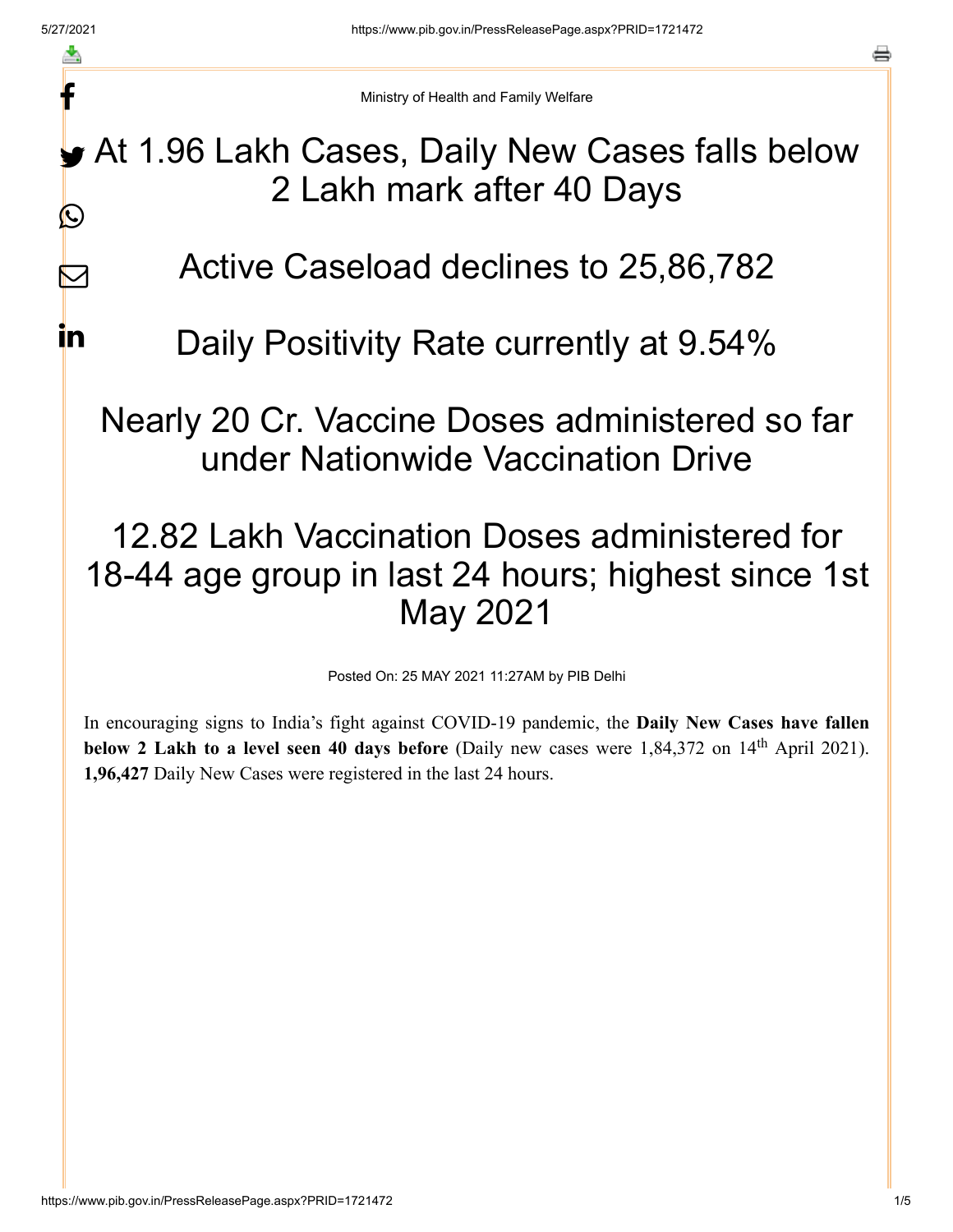

Cumulatively, the Active Caseload has also now reduced to 25,86,782. Active Cases **have decreased** since its last peak on  $10^{th}$  May 2021. A net decline of 1,33,934 is witnessed in the last 24 hours. It now comprises **9.60%** of the country's total Positive Cases.



India's Daily Recoveries continue to outnumber the Daily New Cases for the 12th consecutive day. **3,26,850** recoveries were registered in the last 24 hours.

India's cumulative recoveries have reached **2,40,54,861** today. The National Recovery Rate has grown further to touch **89.26%.**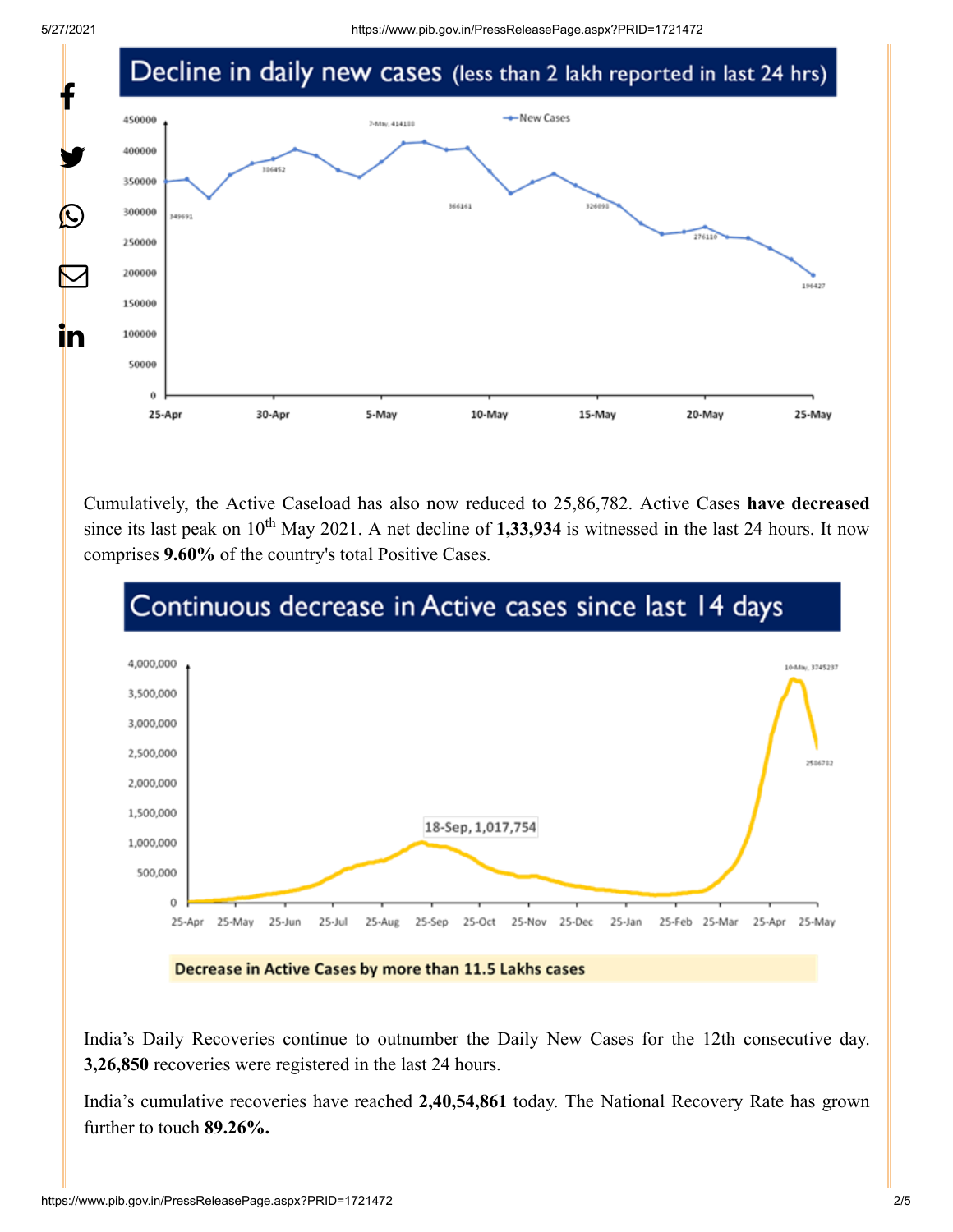f

y.

 $\bigcirc$ 

 $\bm{\nabla}$ 

in

## Continuous increase in Daily Recoveries



## Recoveries exceeding the Daily cases reported



A total of 20,58,112 tests were conducted in the last 24 hours in the country and cumulatively 33,25,94,176 tests have been done so far. The **Daily Positivity rate has reduced and now stands at 9.54% today.**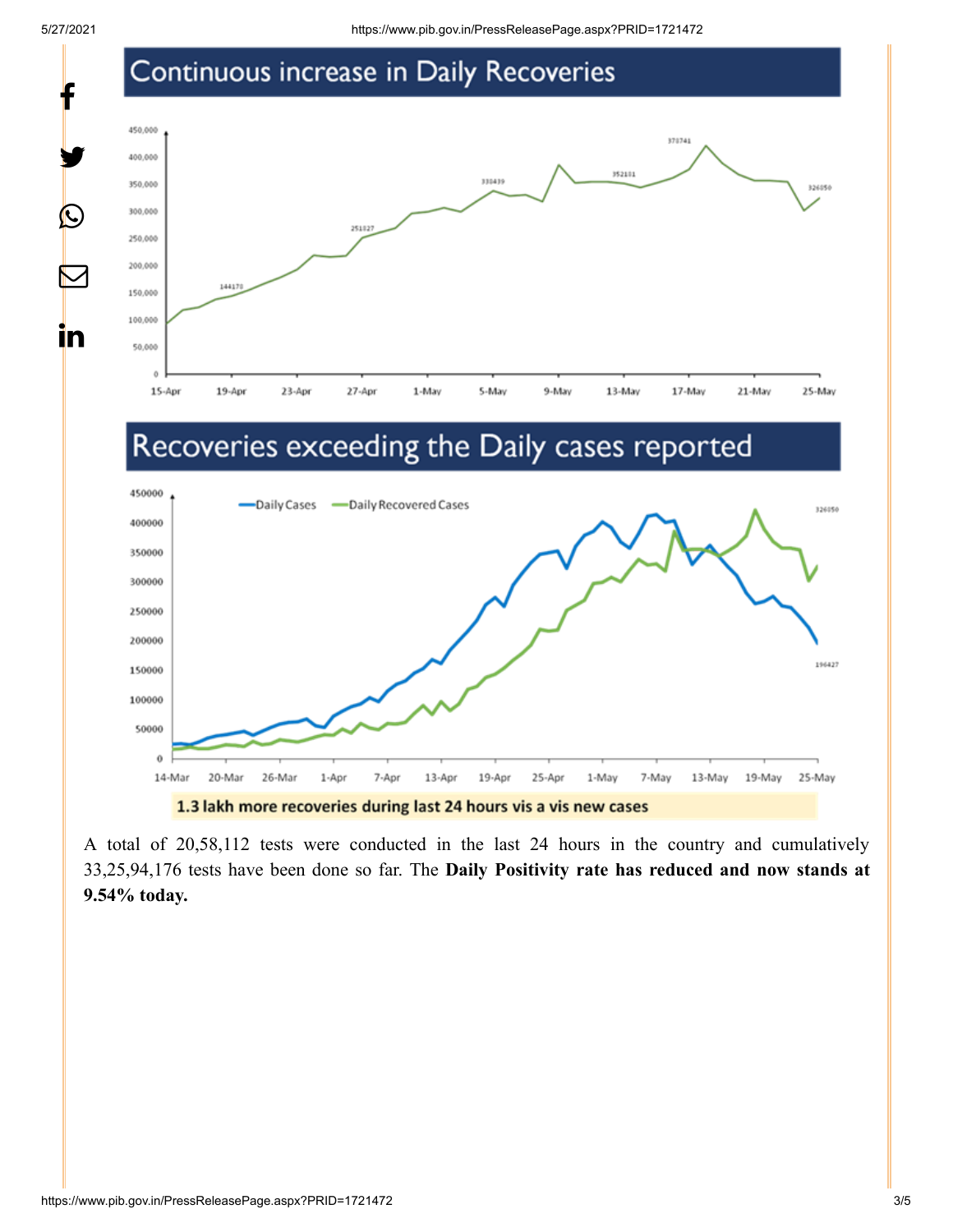

A total of **19,85,38,999** vaccine doses have been administered through 28,41,151 sessions, as per the provisional report till 7 am today. These include 97,79,304 HCWs who have taken the 1<sup>st</sup> dose and **67,18,723**HCWs who have taken the  $2^{nd}$ dose, 1,50,79,964 FLWs ( $1^{st}$ dose), 83,55,982 FLWs ( $2^{nd}$ dose), **1,19,11,759** beneficiaries under 18-44 age group ( $1<sup>st</sup>$ dose), **6,15,48,484** ( $1<sup>st</sup>$ dose) and **99,15,278** ( $2<sup>nd</sup>$ dose) beneficiaries aged 45 to 60 years. **5,69,15,863** 1<sup>st</sup>dose beneficiaries and **1,83,13,642** 2<sup>nd</sup> dose beneficiaries of more than 60 years old.

| <b>HCWs</b>              | $1st$ Dose | 97,79,304   |
|--------------------------|------------|-------------|
|                          | $2nd$ Dose | 67, 18, 723 |
| <b>FLWs</b>              | $1st$ Dose | 1,50,79,964 |
|                          | $2nd$ Dose | 83,55,982   |
| Age Group 18-44 years    | $1st$ Dose | 1,19,11,759 |
| Age Group 45 to 60 years | $1st$ Dose | 6,15,48,484 |
|                          | $2nd$ Dose | 99,15,278   |
| Over 60 years            | $1st$ Dose | 5,69,15,863 |
|                          |            |             |